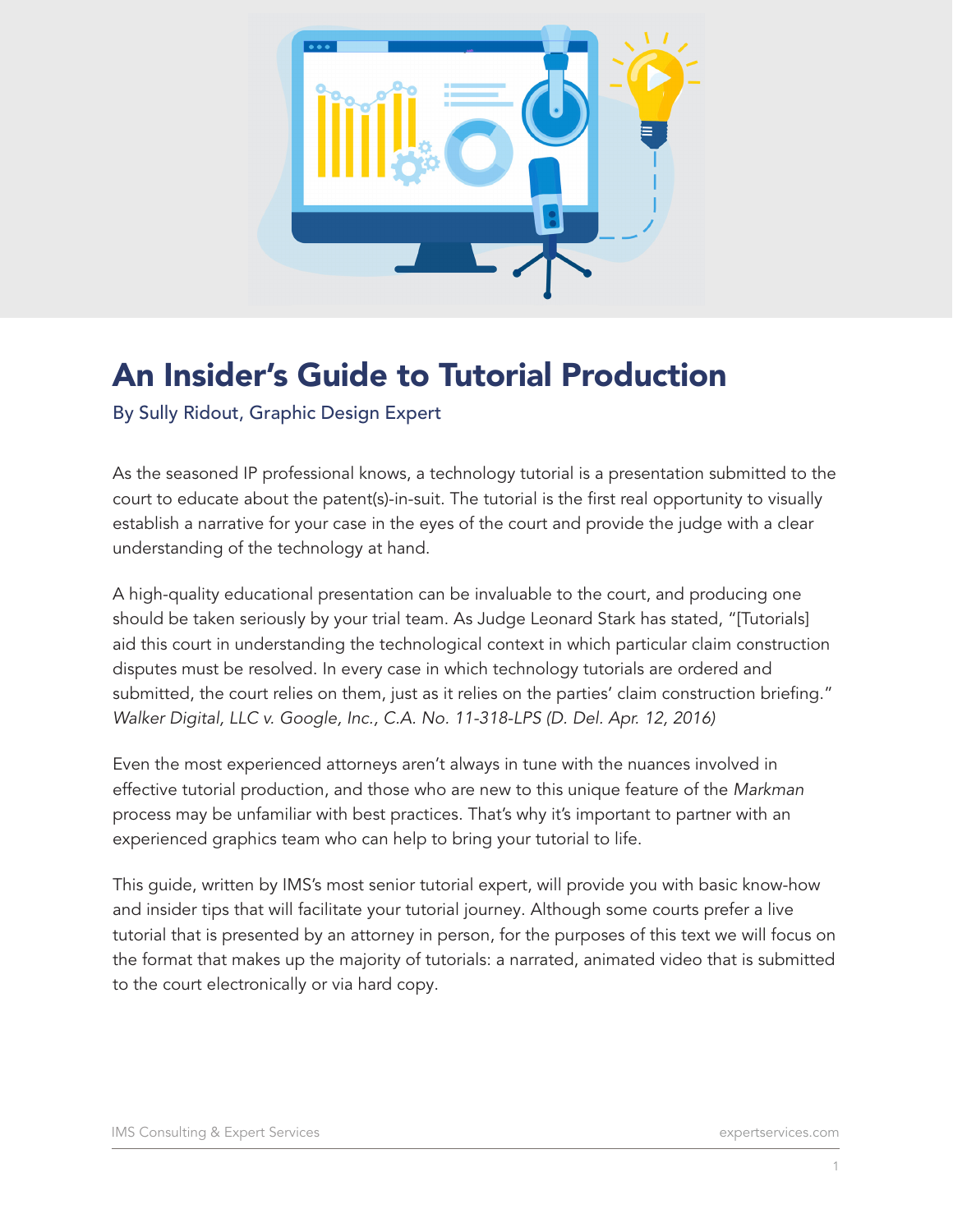## Basic Tips for Your Technology Tutorial

#### Be Prepared

In the flurry of work leading up to a Markman hearing, it's understandable that the trial team can sometimes become sidetracked by other tasks and neglect to adequately prepare for their tutorial. However, don't underestimate the necessary time and effort it will take, both on your part and that of your graphics consultants.

We encourage clients to first reach out to us about new tutorial projects at least two months before the court's deadline. This allows adequate time for all the preliminary conversations, script writing, video production, and review periods. Though not always advisable due to impacts on scope, it's possible to produce tutorials on a shorter timeline.



*Figure 1: IMS's Tutorial Production Process*

IMS's well-established processes and proprietary authoring tools enable us to turn around a high-quality final product quickly and efficiently. A competent tutorial graphics production team will provide you with clear expectations as to the materials and milestones necessary to complete the project by the court's deadline.

Once graphics services have been engaged, you should first focus on producing a complete rough outline of your tutorial script, including descriptions of the key graphics that will be involved. Be sure to give yourself enough time to write the script; you should allocate at least one to two weeks for script development. Use whatever format with which you are most comfortable—be it a Word document, a PowerPoint, or hand sketches.

IMS Consulting & Expert Services expertservices.com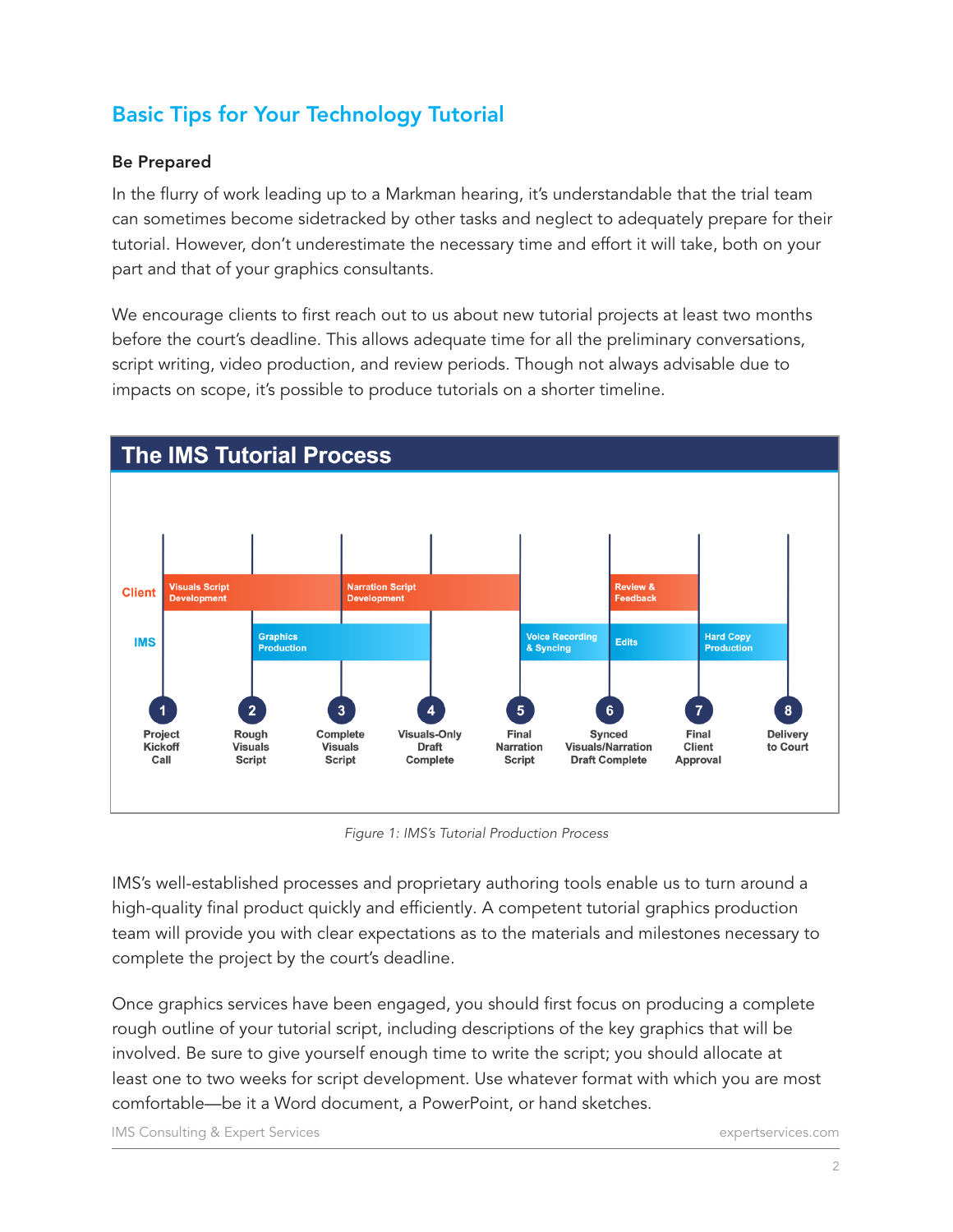Providing this preliminary rough outline to the graphics team allows us to work in tandem; we can get started on production while you continue to refine the visual direction and write accompanying narration. It's important to consult with your expert and the decision makers on your team early in this process so that precious time isn't lost working on content that will end up on the cutting room floor.

Be aware that creating a high-quality animated video takes time. Once the complete rough outline has been provided to the graphics team and production begins, a comfortable schedule for creating a typical tutorial is four weeks, depending on the scope of the project. Though producing the script may take longer than expected, remember that the deadline is fixed, and missing milestones could ultimately rob you of valuable review time towards the end of the process—or even impact the final project scope.

#### Know Your Audience

Familiarize yourself with the background, experience, and preferences of the court in question. You have a brief window of opportunity to ensure that the viewer is engaged, so don't sabotage your tutorial by presenting material that is already understood or strays from the court's expectations.



Familiarize yourself with the background, experience, and preferences of the court in question.

The vast majority of district court judges haven't just seen a lot of tutorials, they've seen a lot of tutorials on the same subject matter over and over again. For this reason, we recommend that trial teams avoid delving too far into the technology history.

Too often, for instance, scripts are provided to us that go as far back as Alexander Graham Bell when describing the background of modern cell phone patents. It is understandable that in some cases it's important to establish a long history of prior art, but don't get mired in content that will only frustrate a knowledgeable viewer. Keep your tutorial lean and cut out the fat.

It's also important to note that while some judges are totally inexperienced with the complexities associated with intellectual property law, many have extensive backgrounds in IP litigation and have handled comparable cases themselves. Some judges hold advanced degrees in the field of electrical engineering or similar. It is often unnecessary to introduce the basics of the technology at length to viewers like these, and it will needlessly bloat the final product.

Lastly, it's tempting to use this platform to advocate for your client, but a tutorial should present the patented technology neutrally. It should not include comparisons with the accused products. Indeed, Judge Gilstrap's Order Governing Proceedings states that all submitted tutorials should be "directed to the underlying technology (rather than argument related to infringement or validity)." To be useful to the court, a good tutorial should inform, not argue.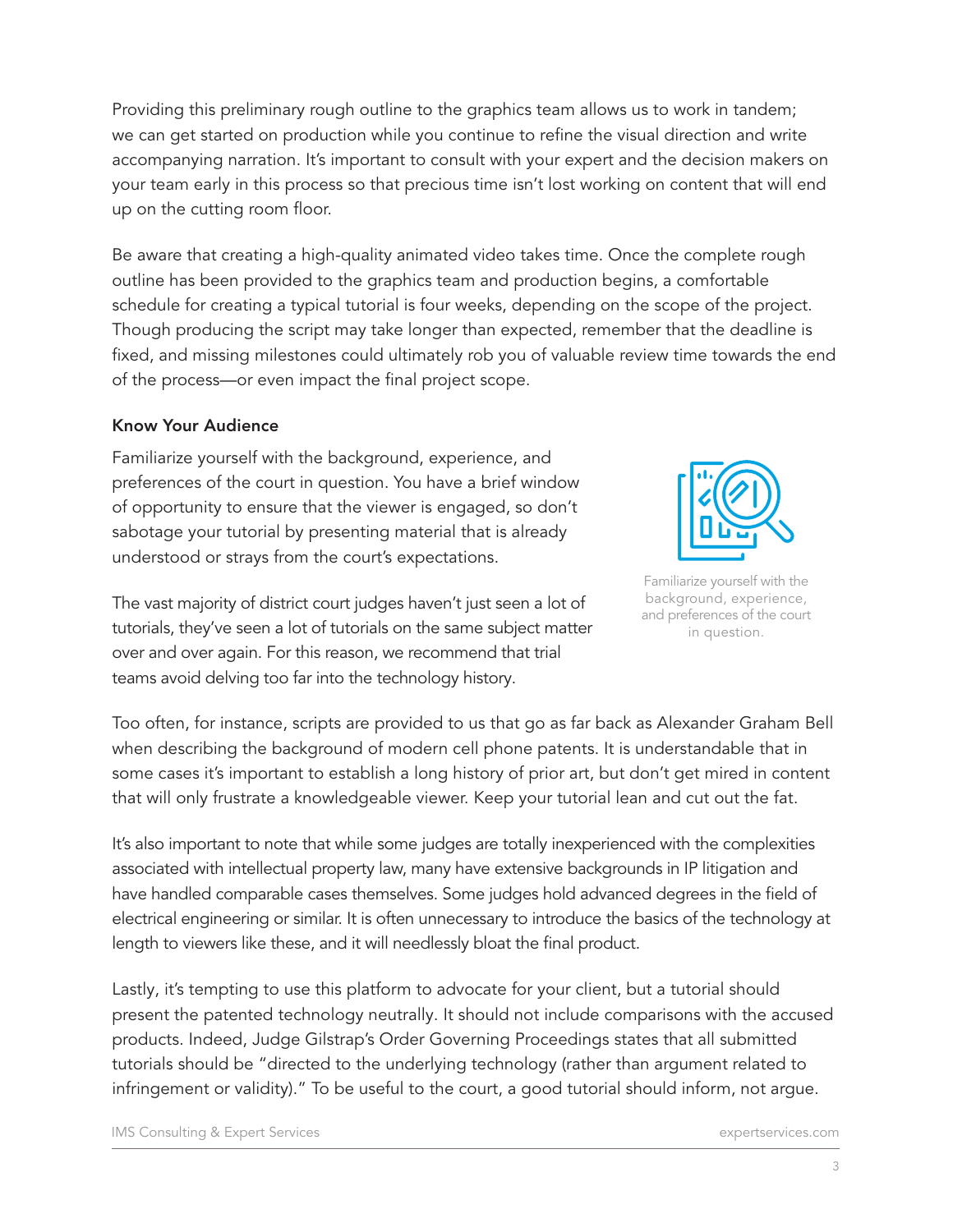Remember to consult with local counsel; they can be a fount of knowledge when it comes to the judge's background and preferences (or those of the tech advisor) that may not be spelled out in the court's orders. The experienced IMS graphics team may also be able to provide insights as to the kinds of tutorials we have produced on a certain subject for a particular court, or the runtime length that the court prefers.

#### Understand the Medium

If you're a trial attorney, you probably have some level of comfort with the process of combining spoken word with visual aids. A video tutorial is different from a traditional slide show in that there is no interaction from the viewer, it includes synced narration, and there is broader potential for rich animations.

Tutorials are highly visual products. Concepts don't need to be described in the abstract; they can be demonstrated visually. As such, when preparing your script, you should start by focusing your energy on either sketching out the graphics or pulling image references from online sources. This medium is meant for *showing*, not telling.



Concepts don't need to be described in the abstract; they can be demonstrated visually.

That being said, the right balance needs to be struck between the visuals and the narration. For instance, the script may outline a complicated animated graphics sequence that takes 30 seconds to play at a speed that is comfortable for the viewer to absorb the content, but there is only 10 seconds of narration written to accompany it. This can create an awkward pause in the audio while the animation plays all the way through. Conversely, if you have a very brief animation or a static image that appears on the screen, lengthy narration can become tedious to the viewer.

Another common problem is when the content in the narration and the content presented on the screen don't match up. It's tempting to jam details into the narration that are not demonstrated by the visuals, or to describe a process in a conversational manner rather than sequentially. But this can lead to discrepancies between what is seen and what is heard, resulting in confusion and lack of absorption on the part of the viewer.

So how do we combat this? A well-organized, structured script will resolve most of these types of issues. It's fine to summarize the content of the animation, but that information should bookend the descriptions of the animation itself. Make sure that you have narration designated for every animation cue, and that it *describes* the sequence of actions on the screen.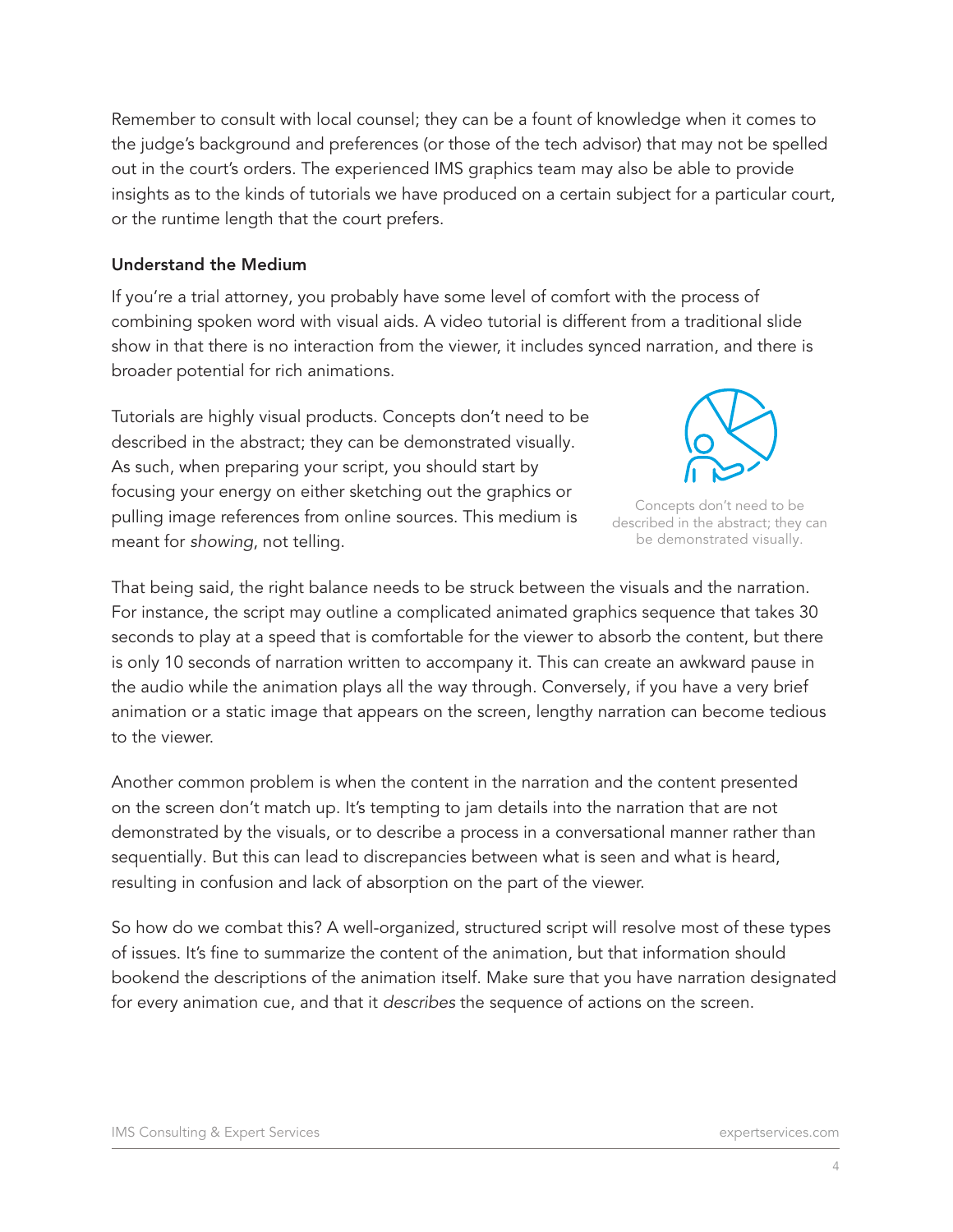| <b>Chapter</b> | <b>Audio</b>                                                                | <b>Visual</b>                                    |
|----------------|-----------------------------------------------------------------------------|--------------------------------------------------|
| $\mathbf 2$    | Making a Peanut Butter & Jelly Sandwich                                     |                                                  |
|                | First, you start with two pieces of<br>bread.                               |                                                  |
|                |                                                                             | Show two pieces of bread.                        |
|                | Next, you spread peanut butter on one<br>of the pieces of bread.            |                                                  |
|                |                                                                             | Show peanut butter being spread on bread.        |
|                | Then, you spread jelly on the other<br>piece of bread.                      |                                                  |
|                |                                                                             | Show jelly being spread on other piece of bread. |
|                | Lastly, press the two pieces of bread<br>together, and enjoy your sandwich! | Show bread being combined into sandwich.         |

Take this example, for instance, presented in IMS's script template:

*Figure 2: Well-Developed Script*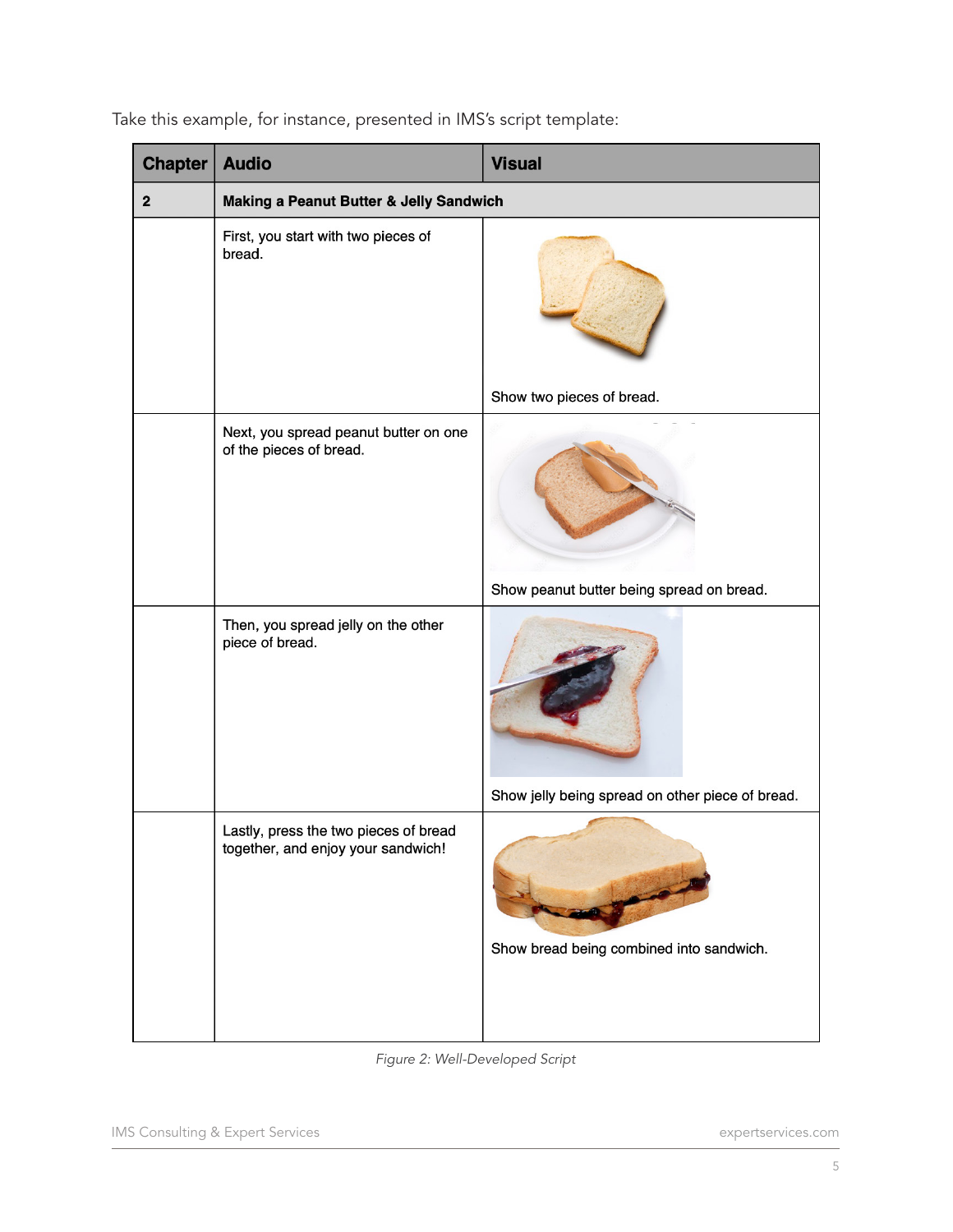The progression of the animation is separated out and has reference images and descriptions of the animation, and every new cue has the associated narration next to it. Compare it to a script written like this:

| <b>Chapter</b> | <b>Audio</b>                                                                                                                                                                                                                                                                                                                                           | <b>Visual</b>                                                                                     |
|----------------|--------------------------------------------------------------------------------------------------------------------------------------------------------------------------------------------------------------------------------------------------------------------------------------------------------------------------------------------------------|---------------------------------------------------------------------------------------------------|
| $\overline{2}$ | <b>Chapter Title</b>                                                                                                                                                                                                                                                                                                                                   |                                                                                                   |
|                | A peanut butter and jelly sandwich can<br>be a tasty snack to enjoy once it's put<br>together. Peanut butter was invented<br>by George Washington Carver in the<br>mid-1800's.<br>You'll ultimately combine two pieces of<br>bread, but before you do, you'll put jelly<br>on one slice of bread, and then peanut<br>butter on another slice of bread. | Show two pieces of bread.<br>Show peanut butter being spread on bread.                            |
|                |                                                                                                                                                                                                                                                                                                                                                        |                                                                                                   |
|                | .                                                                                                                                                                                                                                                                                                                                                      | Show jelly being spread on other piece of bread.<br>Show bread being combined into sandwich.<br>. |

*Figure 3: Poorly-Developed Script*

IMS Consulting & Expert Services expertservices.com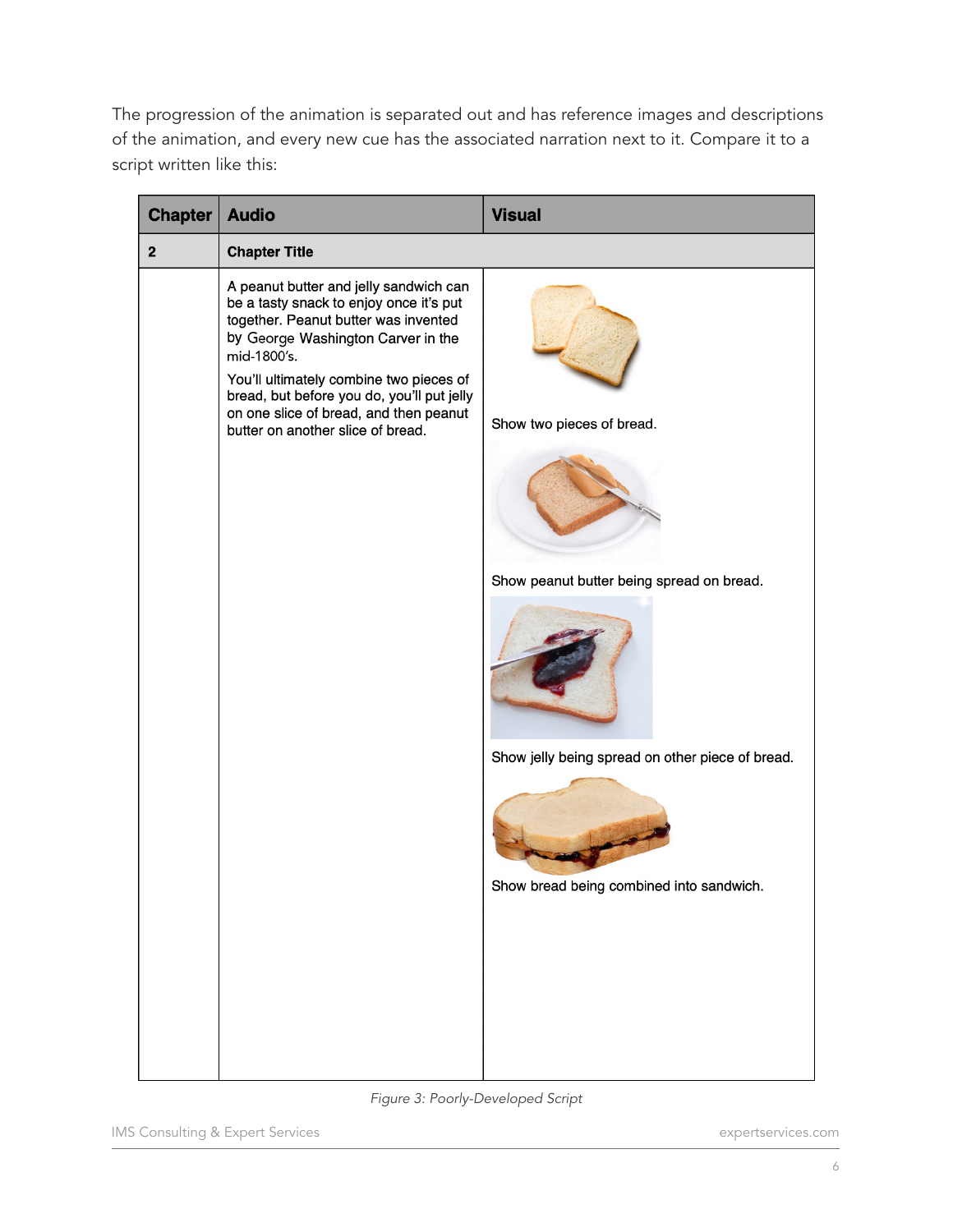The narration mentions the steps out of order and also interjects details that have no corresponding visual on the screen. This will lead to a disjointed video sequence at best, and at worst mean that the script will have to be edited, rerecorded, and resynced to the animations.

It may seem obvious when looking at a simple example like this, but when dealing with complex technology it's easy to forget what the final product will look like. Arranging your script in a clear, concise way will not only help you to put your own thoughts in order, it will lead to more efficient graphics production by avoiding costly and time-consuming changes. Our team at IMS is always at hand to help guide you through this process.

#### Be Flexible

Patents are complicated, and explaining patents can be even more complicated. A trial team can discuss the patented technology at length and still be surprised by problems that arise when depicting it visually. This can be particularly true when dealing with poorly written patents. One of the greatest benefits of producing a tutorial is that through animation, we are able to build a working model of the technology at hand. This can reveal unforeseen issues with your arguments and have a profound effect on your case further down the line.

Write your tutorial script in a way that expects the unexpected, particularly the narration portion of the script. If you describe the visuals in ways that are too specific, it can mean having to rerecord the narration when the visuals must inevitably change.



Write your tutorial script in a way that expects the unexpected, particularly the narration portion.

For instance, narration that says, "the cell phone on the left side of the screen," can become an issue when, once the full animation is produced, it becomes clear that the cell phone

needs to be on the *right* side of the screen. A better way to phrase the narration in this situation would be, "the cell phone shown here," and use highlighting to specify which part of the screen is being described. Similarly, avoid describing details like the colors of highlights, in case they also need to change. It is best to be noncommittal when writing the narration and use the graphics themselves to tell the story.

Keep your IMS graphics team informed of any discussions on your end that may impact the tutorial content. We can not only address these types of issues and offer solutions but can often anticipate them by reading the script before production begins. This can lead to significant savings over the course of a project.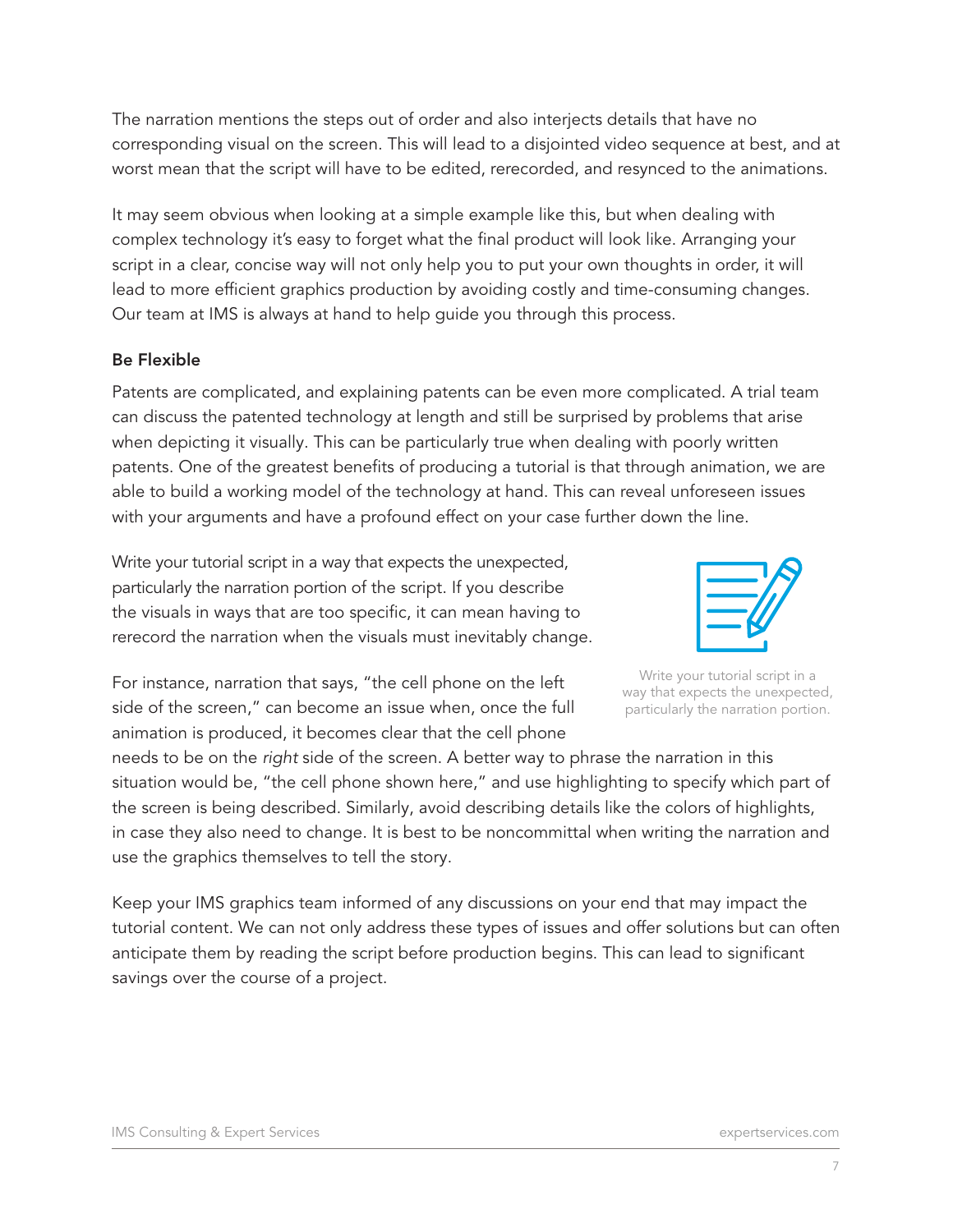## In Conclusion

Following these tips will put you on the path to an effective technology tutorial. Remember, you only get one chance to make a first impression. Partnering with a seasoned tutorial graphics team like IMS allows you to reap the benefits of our decades of intellectual property case experience and the hundreds of tutorials we have produced. When you spend time and resources on building a quality technology tutorial, it is an investment that will reverberate throughout your entire case—and IMS will be with you every step of the way.

Contact our IP experts to get started on your technology tutorial: contactus@expertservices.com.

### Tutorial FAQs

These are some of the most common questions IMS receives about tutorial production.

• *Is the narration recorded first, then the animations created to go along with it?*

No—we have found that the most efficient way to produce a tutorial is by creating the bulk of the visuals first, according to the rough visuals outline that the client provides to us. This has two benefits: first, it allows our graphics production team to be working on the product at the same time as our client is working on the narration, which means shorter project timelines. Second, it is helpful for most people to have the visual aid of the animations in hand when they are finalizing the narration script.

We endeavor to deliver a complete rough draft of the graphics to our clients before the audio is recorded so that any discrepancies can be ironed out.

• *Who should narrate the tutorial?*

We enlist the services of an experienced voice actor to record all of our tutorial narrations. While there are associated fees, having a professional provide the recording from a real recording studio means that there will be less audio editing and cleanup, which ultimately results in savings that we can pass on to our client.